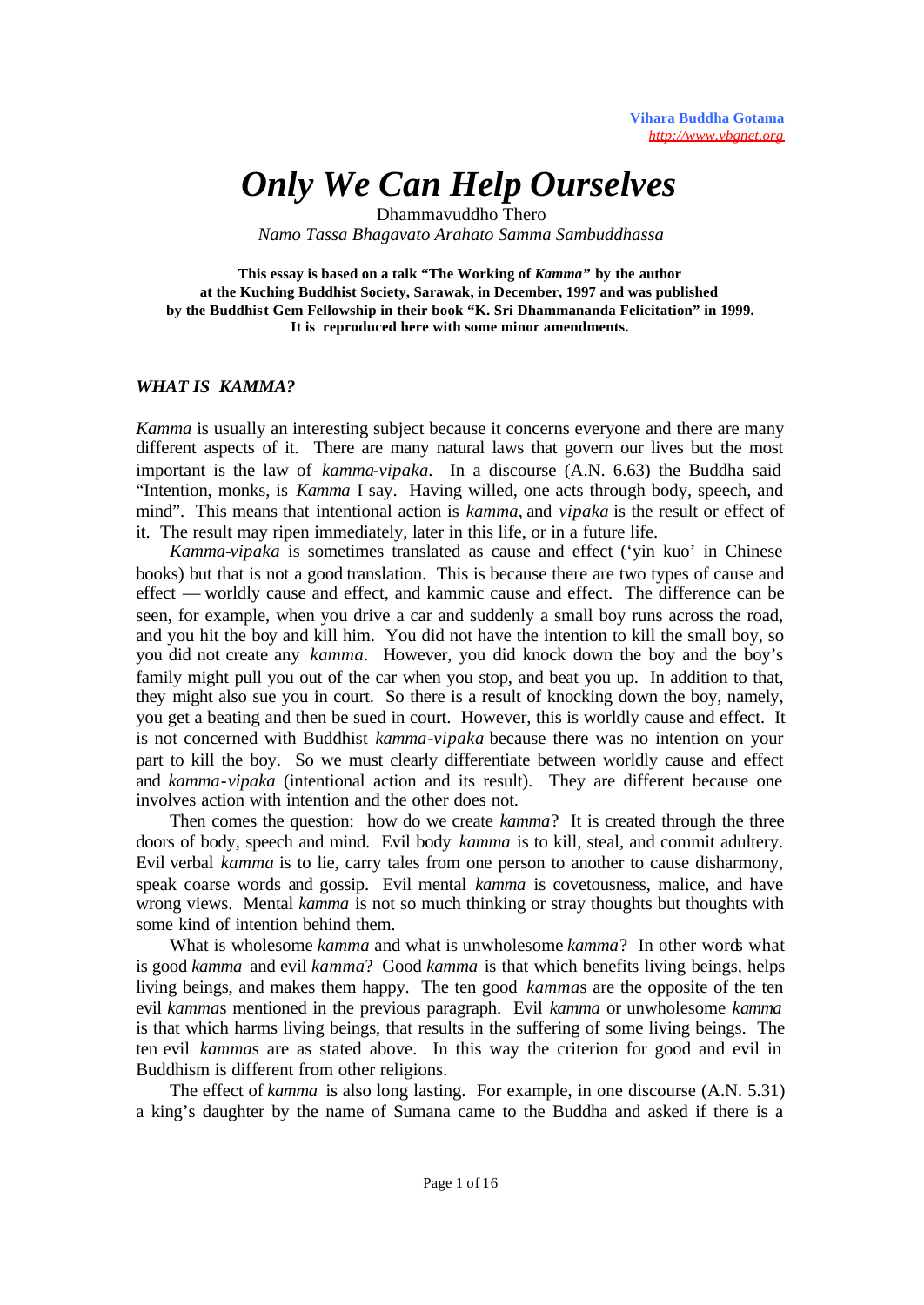difference between a person who likes to give alms to the monks and a person who does not, if both subsequently are reborn in heaven. The Buddha said that the difference between the two of them is that the alms-giver surpasses the non-giver in life span, beauty, happiness, honour and power. Sumana then asked if there would be a difference between the two subsequently when both are reborn into the human realm. Again the Buddha said there would be — the alms giver surpasses the non-giver in life span, beauty, happiness, honour and power. Sumana then asked whether there would be a difference between the two when both renounced and became monks. The Buddha answered affirmatively. The alms giver will get more offerings of food, robes, medicines from the lay people when he is a monk; more people will like him and he will have more places to live compared to the non-giver. So we can see the long lasting effect of *kamma* which can follow us for several lifetimes.

## *AVOIDING EVIL*

The Buddha's teaching is concerned with skilful living so that we can reduce or avoid unnecessary suffering. It is important to know the law of *kamma*-*vipaka* in order to avoid unnecessary suffering. In life, there are some types of suffering that are unavoidable but there are those that are avoidable. What is unavoidable suffering? It is growing old, becoming sick, and dying. These are the three things that nobody can avoid. However, there are certain sufferings that we can avoid. Unskillful or evil *kamma* which harm living beings bring suffering to the doer as a consequence. So, we abstain from evil actions and avoid unnecessary suffering.

The law of *kamma*-*vipaka* is like the saying "As you sow, so shall you reap." Depending on what you plant, you'll get its fruit in return. So we should train ourselves to abstain from unwholesome or unskillful *kamma*. For this, the Buddha advised that we uphold the five precepts every day which is the basic training in moral conduct. The first precept is not to kill. The second is not to take what is not given. The third is not to commit adultery. The fourth is not to lie. The fifth is not to take intoxicants. These are the very basic things that are even found in the laws of a country. If you kill a human being, the law will get you; similarly, when you steal, or run away with somebody's wife or husband, or cheat, you will get yourself into a lot of trouble. So these five precepts are the basic things that we have to uphold. Note that these precepts are training rules, not commandments.

In the early Buddhist teachings, it was not taught that we must become vegetarians. If you want to become a vegetarian, that is very good. However, if you do not want to become a vegetarian, you should know when meat is not allowed. The type of meat allowed to be eaten has three conditions: when you do not  $(1)$  see,  $(2)$  hear, and  $(3)$ suspect, that the animal was specifically killed for you. With these three conditions, you do not experience the direct *kamma* of killing the animal because there was no intention on your part to do so, although there may be worldly cause and effect involved. For example, if you buy from the market the meat of an animal which is already dead, that is acceptable. The type of meat that is not allowed is, for example, you select a live chicken and ask the seller to slaughter the chicken for you, or you enter a restaurant and select a live fish to be cooked.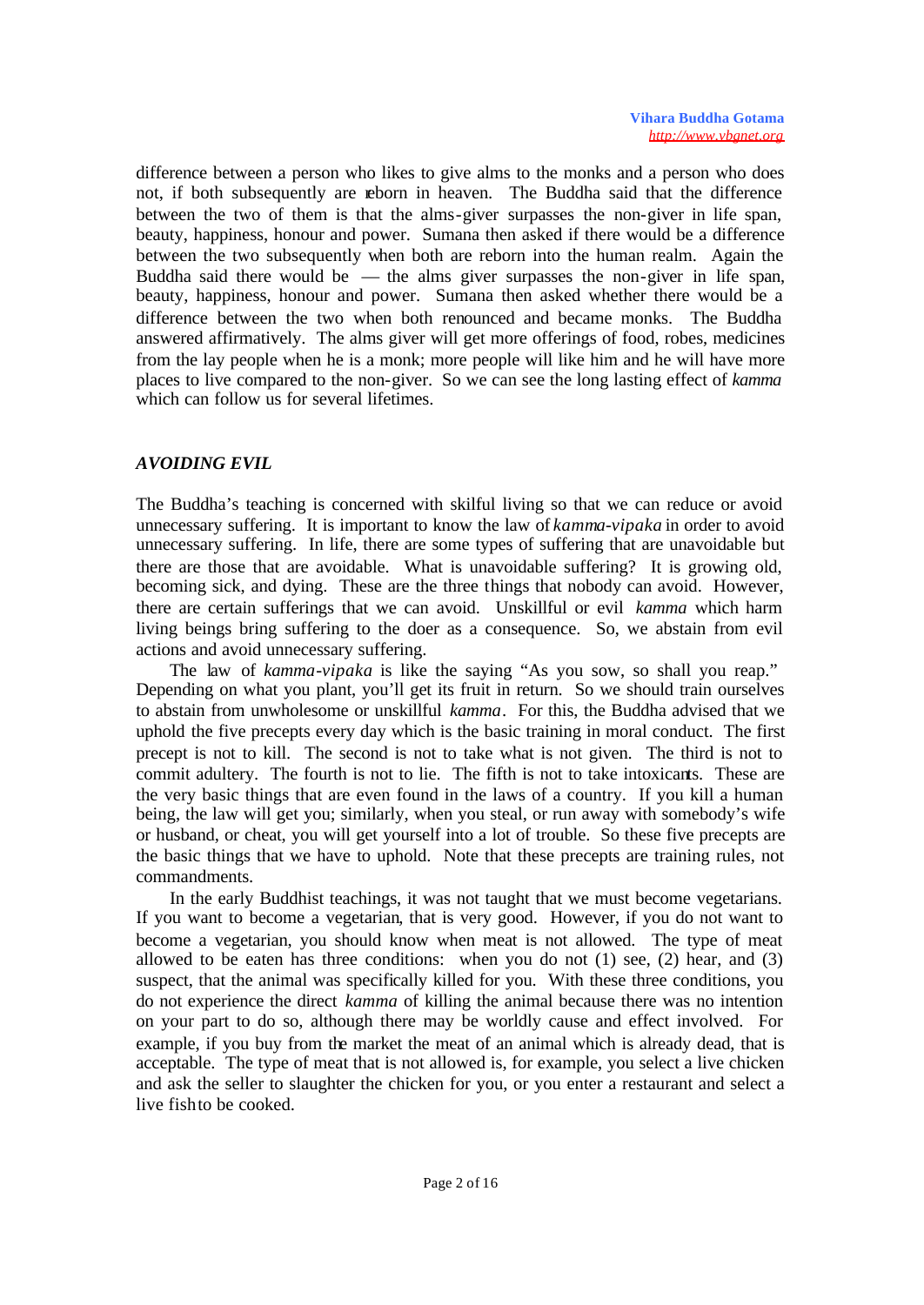Eating meat does not necessarily mean that one approves of the killing of animals. Whether we are vegetarians or not, we still indirectly contribute to the killing of animals just by living. For example, just because we want to live in houses and use household goods, large forest areas have to be cleared to create housing estates and factory areas, thereby causing the death of much wildlife. Because we want to use electricity, rivers have to be dammed to harness hydroelectric power, leading again to the death of wildlife. Even in using motor vehicles we are indirectly encouraging the motor industry to produce more vehicles, and motor vehicles account for the deaths of about two thousand human beings and a large number of animals every day on the roads.

Eating vegetarian food still indirectly involves the killing of kangaroos and rabbits, squirrels and monkeys, insects and snails, and other 'pests'. Should the whole world become vegetarians, animals would probably still be killed as they would multiply in such great numbers and so quickly as to be a threat to human survival. For example, in some countries, dogs on the streets without license are disposed of. Even the Societies for the Prevention of Cruelty to Animals kill millions of dogs and cats in shelters every year due to insuficient accomodation — in USA 14 million annually are put to death within a week of being rescued by humane groups.

# *DOING GOOD*

After avoiding evil, we need to do good and create wholesome *kamma* that benefits others, so that in return, we get the benefits too. Thus, the Buddha advised us to do dana. Dana is offerings or charity. Making offerings or charity means sharing with others what we have, and it is the first step on the path to reduce our selfishness. According to the Buddha, when we give, it should not be at the expense of hurting oneself or another (A.N. 5.148). In another discourse (Itiv. 26) the Buddha said: "Monks, if beings knew, as I know, the result of giving and sharing, they would not eat without having given nor would the taint of miserliness overcome and stay in their minds. Even if it were their last morsel, their last mouthful, they would not eat without having someone to share it with." You should also keep the eight precepts once a week as it is very meritorious. As lay people do not have much time to cultivate the spiritual path like monks, they can set aside one day each week to cultivate the eight precepts. This can be done either in a monastery, Buddhist Society or at home.

The Buddha also explained how good *kamma* can result in a lot of blessings. In the *Mangala Sutta*, a heavenly being (*deva*) asked the Buddha about the highest blessings. The Buddha then taught the deva the ways to obtain the highest blessings. For instance, the Buddha said not to associate with fools but to associate with the wise; to respect those who are worthy of respect such as parents, elders, teachers and monks. To have much knowledge of the Buddha's teachings also brings you blessings. Discussion of the *Dhamma* with others, and having gratitude (which is not common in this world) brings blessings too. Among the first people that we need to show gratitude to are our parents because they have done a lot for us. It is a Buddhist tradition that we support and respect our parents. Another cause for blessings is humility. People sometimes forget about it when they succeed in life. When we become bosses, our ego increases and that is not good for us.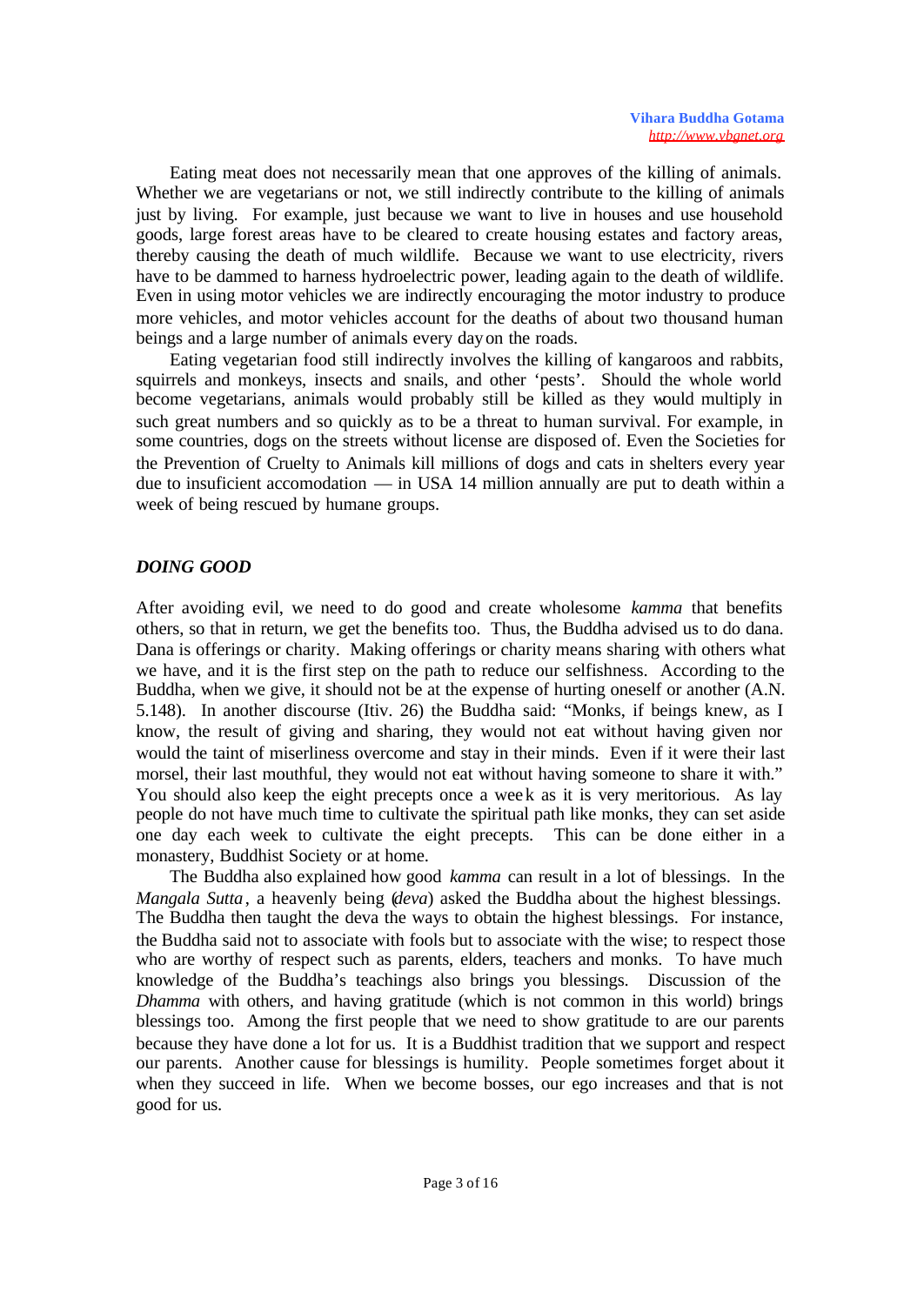Sometimes we forget these things, but when we read or hear the *Dhamma*, it reminds us to walk the good way. Meekness is another good quality. Even in the Bible, it is said, "Blessed are the meek for they shall inherit the kingdom of heaven." Forbearance or patience is another important quality. People are sometimes not nice to us. In such cases, we have to be patient and try to see that perhaps we have done something wrong in the past and we are getting the retribution. When we see it in this way, we will learn to bear difficult or trying circumstances. Visiting monks so that we can learn some *Dhamma* is another way we can get blessings.

In a discourse (A.N. 4.4), the Buddha said that there are four types of persons to whom you must conduct yourself carefully because they are the four fields of merit and the four fields of demerit. If you are good towards them, there will be a lot of merit. If you act badly towards them, you will get a lot of demerit.

The first type of person is the Buddha. However, since the Buddha has passed into *parinibbana*, we cannot interact with him. The second type of person is the disciples of the Buddha, namely the monks and nuns. We have to be careful not to create bad *kamma* with monks and nuns because if that monk or nun possesses the right view of the *Dhamma* then our demerit is enormous. Conversely, an offering made for the sake of the *Sangha* (community of monks or nuns) yields incalculable merit — even if the monks or nuns are immoral, of evil character — and it surpasses the merit of giving to any individual person, including the Buddha (M.N. 142).

The third one is our mother, and the fourth is our father. If you serve your mother and father well, you will get a lot of blessings. Some people make the mistake of being not filial towards their parents, and after their parents have passed away, they may get a lot of remorse that trouble their minds. Therefore, we learn from the Buddha's teachings to be good to our parents while they are still alive. After they have passed away, there is not much we can do for them. To really repay our parents' kindness, we should teach them to have faith in the Buddha, *Dhamma* and *Sangha*; to uphold the five precepts; to be generous or charitable; and to listen to the Buddha's discourses so as to have more wisdom.

The first advantage of avoiding evil and doing wholesome *kamma* is that you will get a good reputation. Because you do not kill, do not steal, do not commit adultery or lie, you will get a good reputation. You will have nothing to be ashamed of when you avoid evil and do good *kamma*, and that is the second advantage. When you are facing a group of people, you would dare to face them without any sense of shame. If you have done shameful deeds, you would not have such confidence. The third advantage of keeping the precepts and doing good is that your wealth would not likely be squandered away. This could happen to someone without precepts, through drinking, gambling, womanizing, etc.

The fourth advantage is that we will have a very clear mind when we grow old because there is no remorse to disturb us. When I lived in Penang a few years ago, I had a very devoted old supporter to whose house I used to go on alms round. This old woman is in her 80s and she is very thin and frail, but her mind is very clear. She has a very good memory as a result of keeping the precepts very thoroughly and practising much charity. She can even remember telephone numbers quite clearly.

On the other hand, there are some people who do not keep the precepts. When they reach their 50s, their mind is often disturbed and troubled, and they become senile and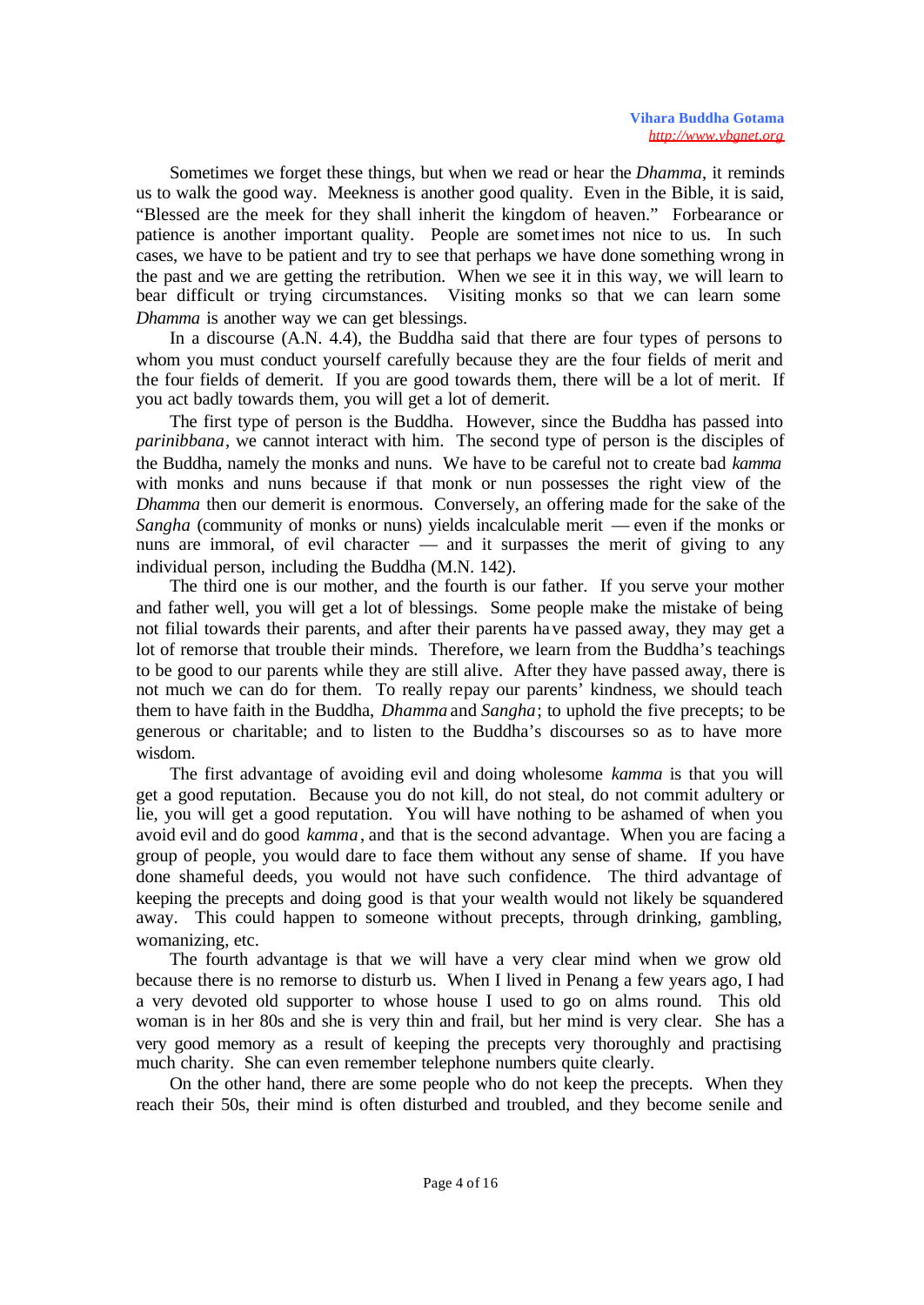talk nonsense. This is because they have a lot of unwholesome *kamma* troubling their minds.

The fifth advantage is that we are not afraid to die when we keep the precepts and do good. If we have very good *kamma*, we have the confidence that the good *kamma* will support us when we die. We know that we will be going to a good place. People who have done a lot of evil are afraid of dying when their time comes. They are very scared and some are even terrified.

Lastly, if we have good *kamma*, the Buddha said that it will lead us to a good rebirth. If in addition to doing good we encourage others to do good, or approve of good deeds, or praise the doing of good, then more blessings are generated. And vice versa for doing evil — more demerit is created.

According to a discourse (A.N. 8.36), there are three bases of meritorious action charity (*dana*), moral conduct (*sila*) and mind development (*bhavana*). A person who practises charity and moral conduct only on a small scale would likely to be reborn as a human being of poor luck. One who practises these two things to a medium degree would be reborn as a human being of good fortune. And one who practises charity and moral conduct to a high degree would be reborn in the heavenly realm. This also implies that people who practise neither charity nor moral conduct would be reborn in the three woeful states — ghost, animal and hell realms — and that would be the majority of people.

#### *EFFECTS OF KAMMA*

There is a discourse called *Culakammavibhanga Sutta* where a person asked the Buddha why people in the world are different: some are ugly, some are beautiful; some have short life, others have long life; etc. The Buddha said that beings are born of their *kamma* , owners of their *kamma*, abide supported by their *kamma*.

The Buddha explained that if a person is always angry, then when he is reborn as a human, he would become ugly. If a person is good-natured, and does not have a temper, he would be reborn beautiful. This is because every time we become angry, our face looks fierce and ugly. When we are often angry, we habitually make our face fierce and ugly. So we are reborn with an ugly face. Another person who is good-natured, always smiling and takes things evenly will have a face that is sweet and pleasant. Naturally he will be born beautiful.

Why is a person born sickly? The Buddha said that if a person likes to harm living beings, for example, beat his slaves, or dogs or other animals and make their bodies painful, then the next time when he comes back as a human, he will have a sickly body that gives him pain as a retribution. However, if you do not torture other beings and do not make their bodies painful, then naturally, when you come back as a human, you will be healthy and strong.

If a person does a lot of killing, for example, he likes to go hunting, and fishing - in other words, he enjoys himself at the expense of the lives of other beings - due to the fact that he makes other beings' lives short, in future he will have short life as a result. You see some children suffer from cancer although they are very young. On the other hand, a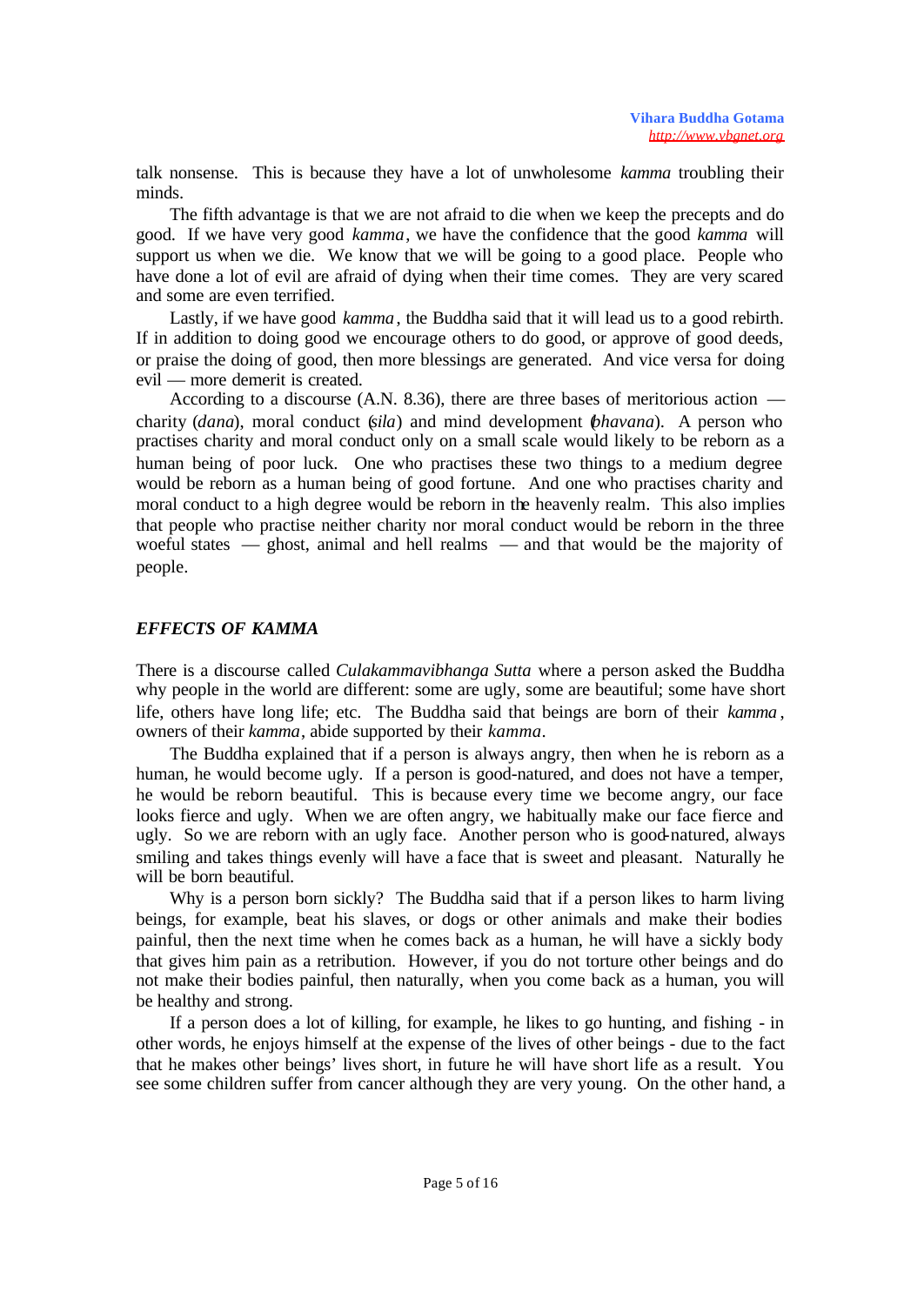person who does not kill, and who allows other beings to have a long life, will naturally have long life as a result.

If you are selfish, never charitable, never helpful to others, in the next life, you are likely to be reborn into a poor family, and have difficulty earning a living. However, if you are charitable, very helpful towards others, you are likely to be reborn into a wealthy family, or if you start a business, people will come and support you, so you become wealthy very easily. You can see this sometimes. There might be two shops selling the same things on the same road, but one might be successful and the other a failure.

Why is a person born stupid? This is because in the past, when he did not know what was wholesome and unwholesome, he did not take the trouble to investigate. Another reason for stupidity could be due to the fact that the person drank too much liquor. Why is a person born intelligent? Firstly, if he did not know something, he took the trouble to ask and investigate. The other reason could be that he avoided intoxicants like liquor and drugs, and he meditated. We meditate to develop our mind, and this brings us wisdom.

Why are some people unknown and insignificant, and others are influential and well known? The Buddha said that the person who is unknown and insignificant was a smallhearted person, who was always jealous of other people, and very spiteful. Conversely, another person who was big-hearted, never jealous of other people, had a lot of goodwill, will be born influential, well known, and powerful.

So *kamma* can explain why people in the world are all different. Due to past life *kamma*, each of us comes into life with different qualities. However, we must remember that we cannot put it all on past life *kamma* alone, because the law of *kamma* does not only concern our past life *kamma* but also our present life *kamma*. If we say that everything is due to past life *kamma*, then we need not do anything — just sit down and wait for *kamma* to bring us everything. Evidently, you can see that it does not work this way.

We take an example of the Form 5 students studying to try to get ten As in their examinations. Let us consider three types of students. The first one does not bother to study, but he goes around praying from temple to "dato kong" (a deity) and everywhere else, trying to get ten As. So, can he get ten As? Definitely not because he does not put in the effort, that is, he does not put in the *kamma*. He relies on past *kamma* only.

The second student studies very hard, but unfortunately, he is born not very intelligent. He stays up late until 12 midnight, sleeps six hours, and studies hard everyday. Perhaps he might get two or three As, but he won't get ten As because he is not very smart. The third student is born very intelligent, and on top of that, he studies very hard. He is the type of person who can get ten As. For the second student who studies very hard, that is his present life *kamma*. However, he did not have the support of past life *kamma* to be intelligent. That is why he will not succeed. On the other hand, the third student has the support from previous life *kamma* to be born very intelligent and he works hard (present life *kamma*). When both the past life and the present life *kamma* s are working together, we can get what we want.

It is because of this reason that the Buddha said that we have to strive. The Buddha said that all Buddhas only show the way. Striving should be done by you. Therefore, we should understand that the *Dhamma* only guides us; we have to make the effort ourselves. That is why some people say that Buddhism is a do-it-yourself religion.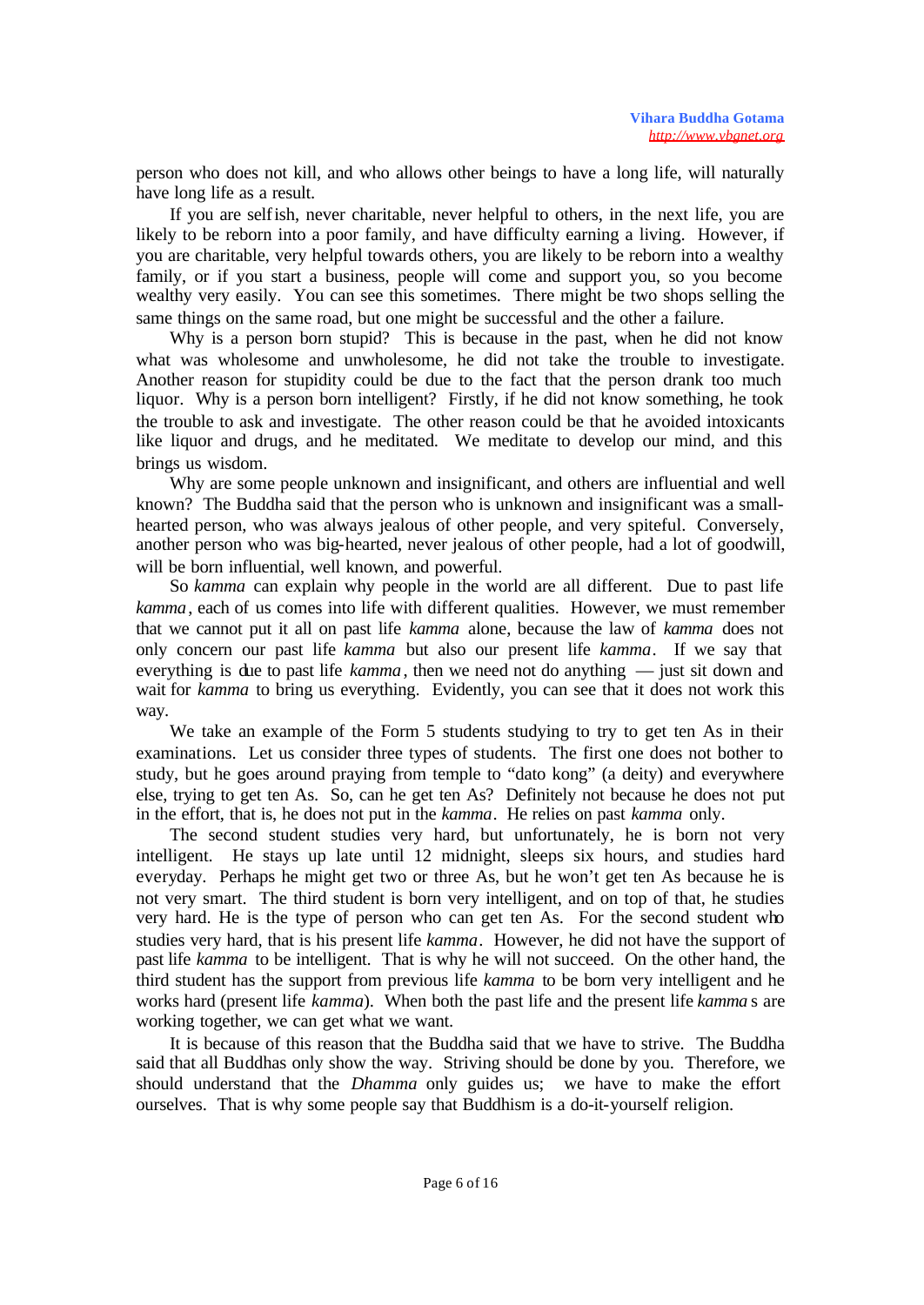## *CRITERIA FOR ACTION*

In one discourse (M.N.61), the Buddha advised us to reflect on *kamma*. He said that before we do any *kamma*, we should reflect whether it is going to harm somebody. If it is going to harm some being or ourselves, we should not do it. However, if it benefits some other being, or ourselves, then we should do it, and do it again and again.

Even while doing the *kamma*, the Buddha said that we should also reflect. In the midst of doing the *kamma*, we should reflect thus, "Is what I am doing now right or wrong? If it is right, I'll continue to do it. If it is wrong, I'll stop immediately." After the action is done, we should again reflect back and think carefully what we did yesterday, or three days ago, or a week ago, or a month ago. We reflect on whether the action was correct or not, and whether we should have done it or not. When we reflect on our actions in this way, we will be living our lives skillfully, and we will avoid unnecessary suffering.

Another good criterion for judging whether a *kamma* is good and should be done, or whether it is an evil *kamma* that should not be done, is, according to the Buddha, whether the *kamma* leads to an increase, or decrease in wholesome states of mind; or a decrease or increase in unwholesome states of mind, in yourself and others. If the *kamma* brings about an increase in wholesome states of mind, or a decrease in unwholesome states of mind, in others or oneself, then that is good *kamma* which should be performed again and again.

What are wholesome states? Wholesome states are good states of mind, happy states of mind, e.g. non-attachment, goodwill, tranquility, equanimity. These wholesome states of mind give us peace, give us happiness.

Unwholesome states of mind are states that make us agitated, make us unhappy, e.g. greed, anger, restlessness, jealousy, arrogance. Evil *kamma* or unwholesome *kamma* leads to a decrease in wholesome states or an increase in unwholesome states. We should avoid performing this kind of *kamma*.

#### *WORKING OF KAMMA*

In one discourse (S.N. 36.21), the Buddha said that not all suffering is due to *kamma*. Besides *kamma*, there are other factors that can cause us suffering. Suffering could be due to imbalance of wind or bile or phlegm. It could be the weather, perhaps. In Kuching, for example, the air pollution index suddenly shot up to about 1,000 (in the year 1997) and caused a great deal of suffering. Another reason could be our own carelessness. Another possible reason is accident.

However, things mostly happen because of *kamma*. Consider the case of a person who gets involved in an accident, and passes away. If his death is due to carelessness, or accidental occurrence, then it means that his *kamma* as a human being might not be over. He would probably be reborn as a human being. However, if his death is because his *kamma* as a human being has ended, then he would not be reborn as a human being. He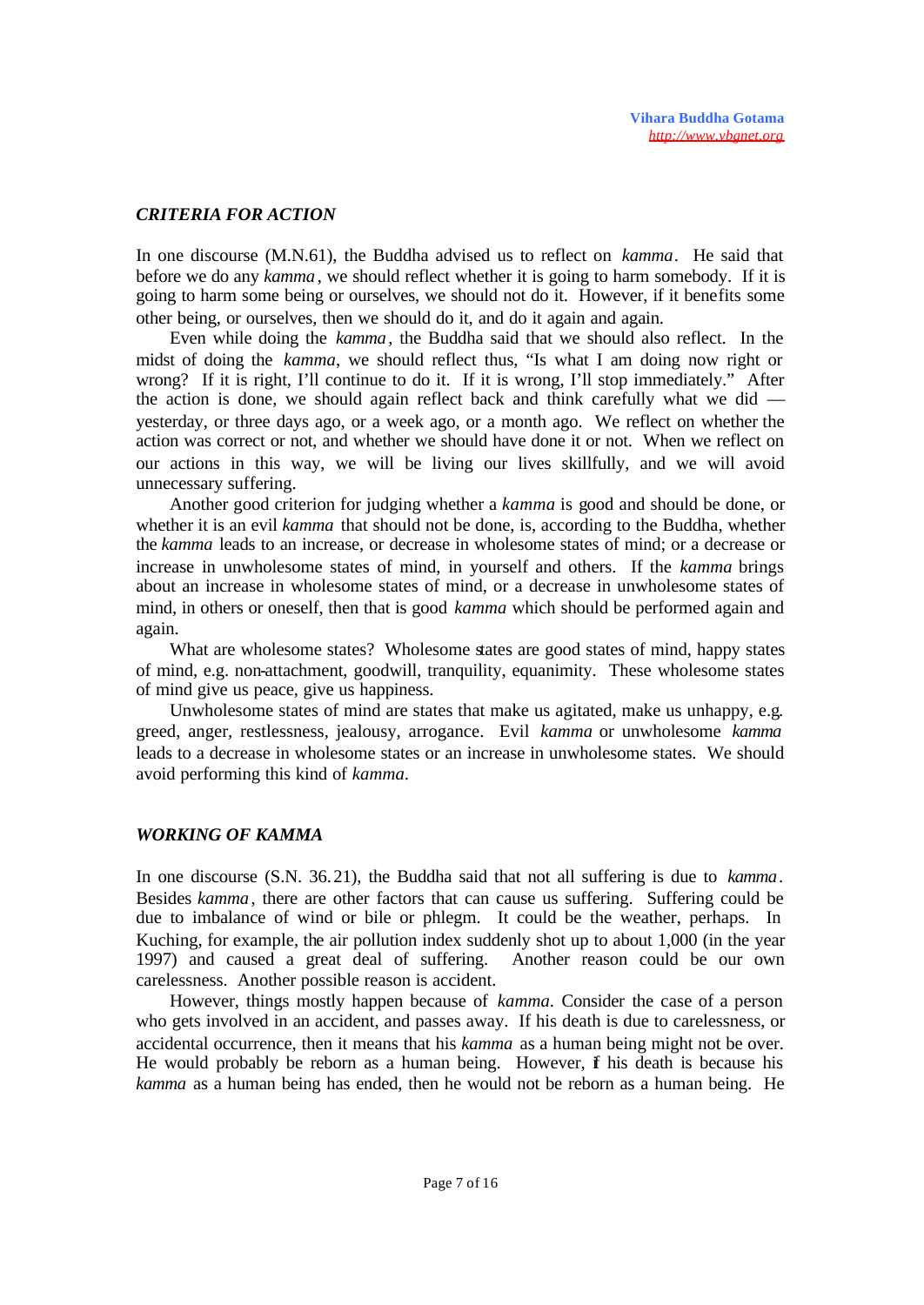would be reborn in another plane of existence. Therefore, not everything is due to *kamma*.

There are five kammic offenses mentioned in a discourse that are considered as most serious: (1) shedding the blood of a Buddha with evil intent, (2) killing an Arahat, (3) killing one's own mother, (4) killing one's own father, (5) causing disharmony among the harmonious community of monks that results in the community being split. These five offenses will bring one down to hell in the next rebirth, and will make one stay there for a long time.

The working of *kamma*-*vipaka* is very complex. The Buddha said in one discourse (A.N. 4.77) that there are four things that you should not think about too much. If you think too much about these four things, you could become deranged. The first is the power of the Buddha; the second is the depth and power of *jhana* (meditative absorption); the third is *kamma*-*vipaka*; and the fourth is speculation about the world.

Why should we not think too much about *kamma*-*vipaka*? It is because *kammavipaka* is very complex. The working of *kamma*-*vipaka* depends not only on our present lifetime but also on many, many lifetimes of unsettled *kamma* accounts. On top of that, it also depends on the state of our mind at that moment. Moreover, the state of mind of the other being you do the *kamma* to also affects your *vipaka*. For example, when you make an offering to a murderer, or a criminal, or to an evil person, your merit is very small, but if you make an offering to a holy man, then your merit or blessings is great. Conversely, if you kill a holy man, then your *kammic* offence is very great. If you kill a mosquito, the *kamma* is not as ba d, but still you are not encouraged to kill it. The working of *kammavipaka* is very complex and we may find it hard to understand.

Sometimes we see certain people whom we consider as evil, rough, stingy and offensive, but they are having a good, luxurious life. That could be due to their good *kamma* from past life supporting them. However they are now creating a lot of evil *kamma* which has not ripened yet. This could be due to the fact that people can change. For example, when a man is poor he is humble, industrious, faithful to his wife, frugal, etc. When he becomes rich after several years, he may become arrogant, vain, womanize, drink, gamble, etc. — a completely different personality. Similarly, a good person in a previous life, when reborn under favourable conditions, might become corrupted by his good fortune. Because of this we may find it hard to see fairness in this world. Sometimes we see that good people are not the ones who are happy, but many evil people are happy. The working of *kamma*-*vipaka* is very difficult to see unless we have the psychic power to look into the past.

#### *ONLY WE CAN HELP OURSELVES*

There is one very important discourse (A.N.5.43) where the Buddha said that there are certain things in the world that everybody wants but are very hard to obtain, namely, to be born beautiful, to have happiness, honour, a long life, and a good rebirth after death. The Buddha said that these things are not obtainable by prayers or vows, or even by thinking a lot about them everyday — for if they were, why are beings suffering here? We know that there are countless beings in the woeful planes of rebirth crying out for help in vain.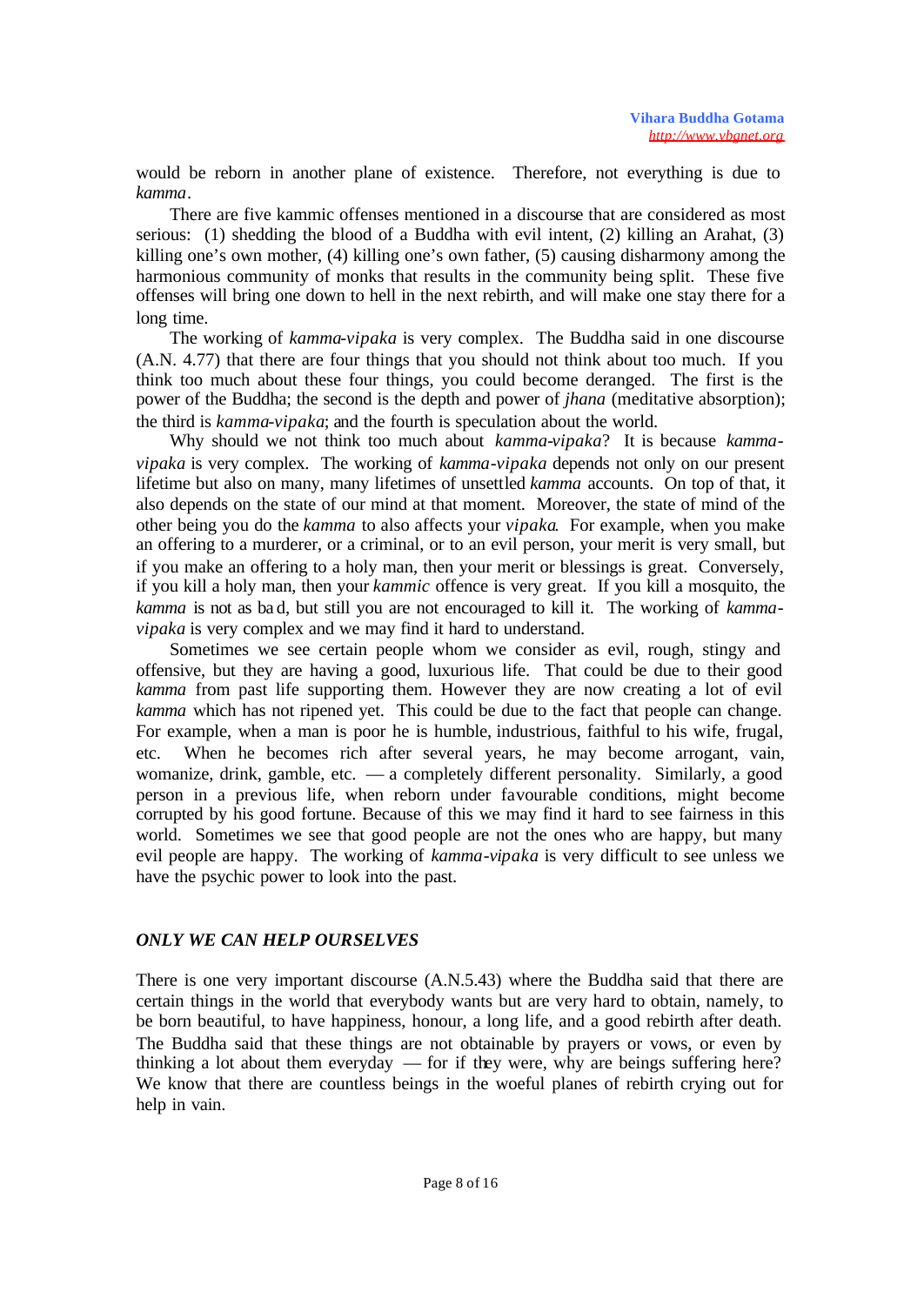This is a very important point: if praying and making vows alone can bring us the things we want, then why is there suffering in the world? We mentioned earlier about the student trying to get ten As without studying, and who instead prays and makes vows, and goes from one deity to another deity. This student of course would never get his ten As.

So the Buddha said that we have to walk the path that brings us to what we want. This means that if we want long life, then we must not kill. If you do not kill, then you do not even have to pray because long life will come naturally. If you want to be born beautiful, be good-natured, not angry. If you want happiness, give happiness and you will deserve happiness.

Of course, it's natural for most people to pray when they are suffering, and sometimes when we pray, our prayers are answered — mainly because we have the supporting *kamma*. For example, a person might be very, very rich, and he suddenly gets cancer. He then goes all around the world to get the best specialist doctors but if his *kamma* is not supporting him, even the best doctors from America or Europe will not be able to cure him.

Another person might be very poor, and also have cancer, but if his *kamma* is supporting him, he will be cured even though he does not have the money to go to a specialist centre. Someone might recommend him some suitable herbs to take,  $\sigma$  drink his own urine! So the right way to have our wishes fulfilled and have a happy life is to perform skilful *kamma*, avoid unskillful *kamma*, and without having to resort to prayers and vows, all the good effects of the skilful *kamma* will ripen and bring us happiness.

There is another important discourse (S.N. 42.6) where a certain village headman came to talk to the Buddha. The headman said to the Buddha that there is a type of Brahmins in the West that have a peculiar tradition. Besides the tradition of carrying water, bathing in the water to purify themselves and worshipping fire, when their relative passes away, they immediately take the corpse out of the house, and hold the corpse high up to the sky. They face the corpse towards heaven and shout the name of the deceased and direct him to go to heaven. They believe that because the corpse is facing heaven, the deceased can see heaven, and when they call out to his soul, the soul will naturally go up to heaven. Then the headman said that perhaps the Buddha (having psychic power) can bring it about that everyone after dying can be reborn in heaven. This is an interesting question because even in this modern age some people still believe that the Buddha can help us be reborn in heaven.

So the Buddha replied by asking the headman a question first. He said that suppose a man came to the edge of a deep lake, and held up a rock in both his hands, and threw it into the middle of the lake. Now as the rock was sinking into the water, all the people came together and shouted at the rock, and praised the rock, and asked the rock to float up to the surface, and float towards the shore. The Buddha asked the headman whether the rock would float up. The headman answered that it is not possible because the rock is heavy; naturally it would sink into the water. So the Buddha said that in the same way, suppose a man has done a lot of evil, he has killed, stolen, committed adultery, lied, etc. When he passed away (and his heavy *kamma* was pulling him down), people came together and shouted to him to go to heaven; is it possible that he would go there? The headman said that it is not possible because he had done so much evil, so like the stone, he would sink into a bad rebirth.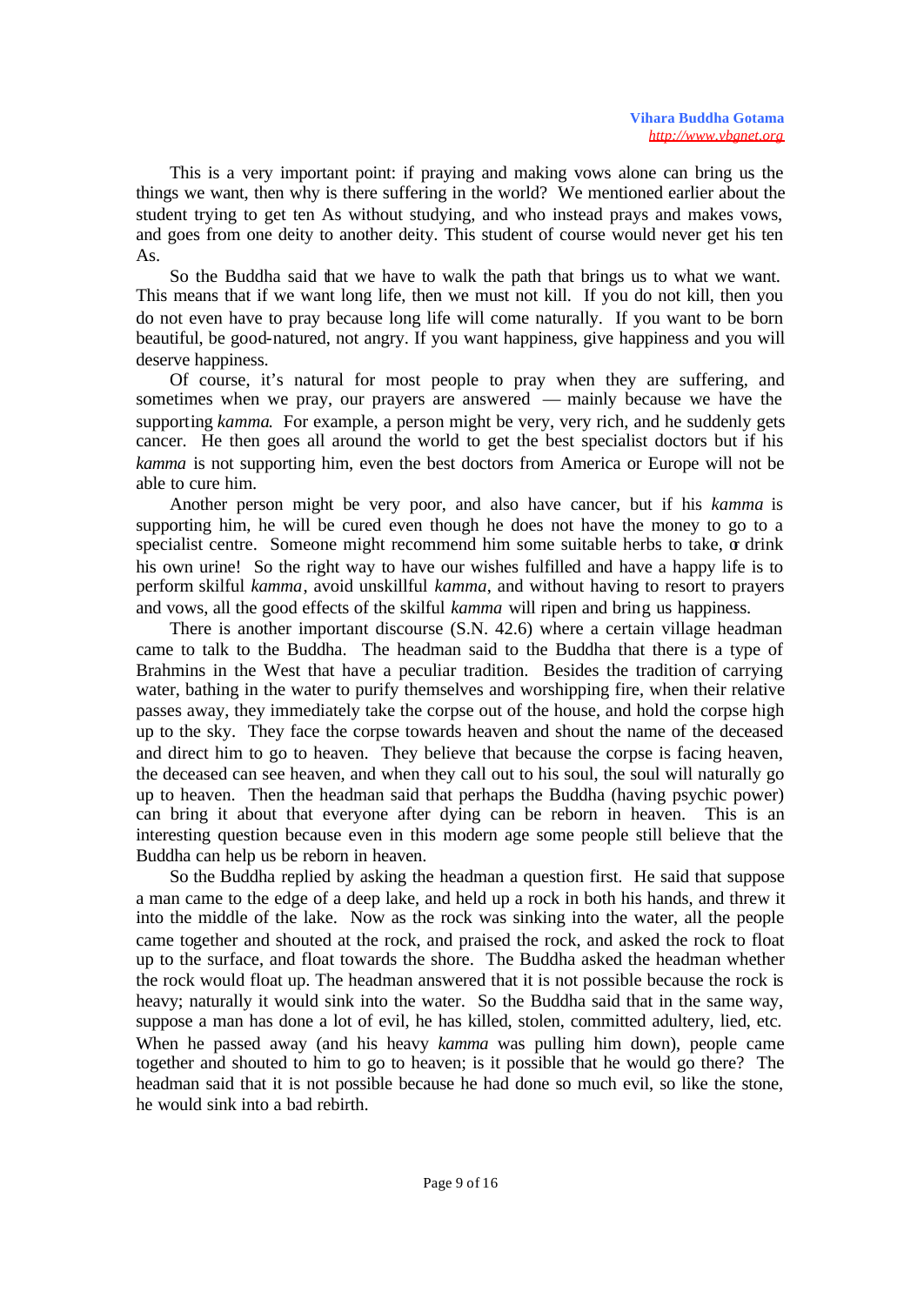Then the Buddha said that suppose another man came to the edge of the deep lake. He took a cup of oil and threw the cup of oil into the middle of the lake. The cup would sink but the oil, being light, would float to the surface. As the oil was floating up to the surface, people came and shouted to the oil to sink into the water. Is it possible for the oil to sink? The headman said that it is not possible because oil is light, it will naturally float up. The Buddha then said that in the same way, suppose a person had done a lot of good, had not harmed living beings, and he passed away. If a lot of people were to come and shout, and curse him to go to hell, is it possible that he'll go to hell? The headman said that it is not possible because he is a good man. Naturally he will go up to heaven, being lifted by his good *kamma*.

So by answering these questions, the headman understood what the Buddha meant, that is, the Buddha cannot help us. Whether we rise, or sink, depends on our *kamma*. That is why Buddhism is unlike other religions in the sens e that the Buddha does not say that by becoming a Buddhist, you are guaranteed a place in heaven. There is no favouritism. Whether you go to heaven, or elsewhere, depends on your own *kamma*. We cannot bribe heaven to open the door for us — this is fair.

In the Mahayana Sixth Patriarch Sutra, someone asked the Patriarch whether it is true that when people recite Amitabha Buddha's name, they can be reborn in the Western Pure Land. The Patriarch replied that the Pure Land is very near for those of superior wisdom but very far for those of inferior roots. He added, "The deluded person recites the Buddha's name seeking rebirth there, while the wise person purifies his own mind." From this it is obvious that our mind (or heart) is very important.

In the Buddha's teaching the world is the creation of consciousness or mind. A pure mind creates a happy world, an evil mind creates a woeful world. So purifying the mind is most important for rebirth into a happy world, not chanting or praying or making vows.

This is another important principle of *kamma* we should remember. No one can change the working of the natural law of *kamma*. All beings are subject to the law of *kamma*-*vipaka*. The Buddha explained the Truth or Reality of the natural laws of existence to us, but they exist all the time, whether we understand them or not.

#### *KAMMA AND CONDITIONS*

The result of *kamma* is different for different people (A.N. 3.99). Besides the factor of intention, it also depends on the

person who does the *kamma* and the person the *kamma* is done to. For instance, a small evil deed done by a person who is undeveloped in moral conduct, mind and wisdom, i.e. one who constantly does evil *kamma*, can possibly bring him to hell. The same evil deed done by one developed in moral conduct, mind and wisdom, i.e. one who constantly does good *kamma*, is expiated in this very life and not a bit of it is seen hereafter.

To give a simile: suppose you are cooking at the back of your house, and a beggar comes to the front of your house to ask for money, and he sees nobody. So he walks into the front hall and he finds ten dollars or a hundred dollars on the table. He sees nobody around still, pockets the money, and walks out. Just at that time, you come out from the back and see the beggar walking away, and notice the money missing from the table.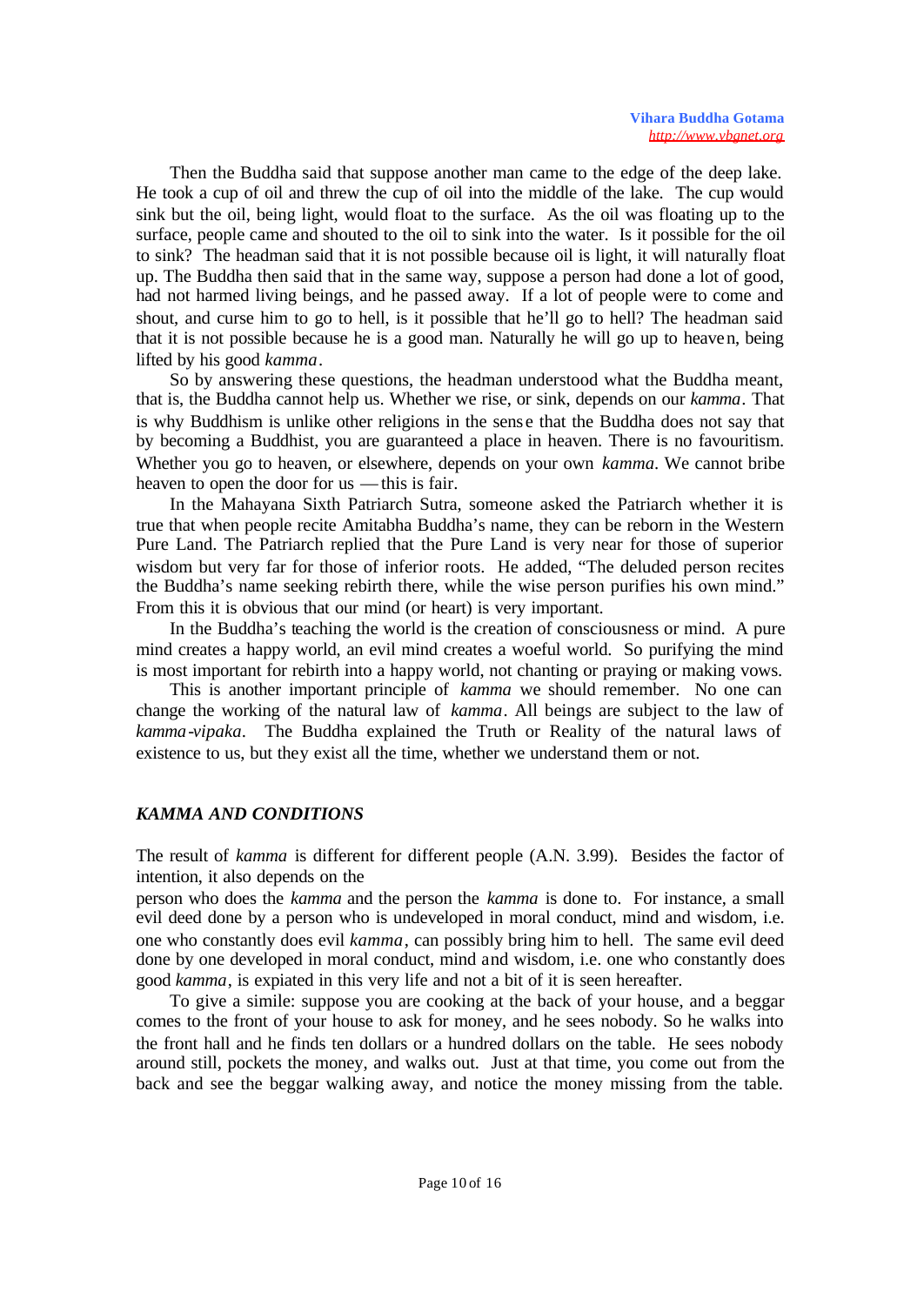Most likely you would shout, and try to catch the beggar, or phone the police to have the beggar arrested. Finally, the beggar ends up in jail.

However, suppose a very famous man, perhaps a well-known politician, pays a visit to your constituency, and seeing no one similarly enters your house. As before, you are at the back of the house, and come out just in time to see him walking away, and your money missing. Recognizing him, most probably you would not call the police since a lot of hassle can be expected from this powerful person. And he might get away scotfree.

As you can see from this, although two persons do the same *kamma*, the result of their actions can be different. Therefore it is important that we do a lot of good *kamma* it will support us so that even when we do some evil deed, the consequence of the evil deed becomes minimized, just as for the powerful politician. On the other hand, those who have done a lot of evil *kamma*

— one poor in blessings, just like the poor beggar — will suffer drastically the reverse effect.

#### *OVERCOMING EVIL KAMMA*

How do we overcome our past evil *kamma*? To overcome past evil *kamma*, the Buddha said that we have to do a lot of good deeds now. The Buddha gave a beautiful simile of salt and water (A.N. 3.99). During the time of the Buddha, there was no fine salt like the kind we have, but they had lumps of salt. So the Buddha said that suppose a man took a lump of salt and put it into a cup of water, stirred the water, and drank it. The water would definitely taste salty. However, if the person took the same lump of salt, and put it into the river, and stirred the river water, and drank it, it would not taste salty because of the large amount of water in the river.

The Buddha said that the water represents good *kamma* and the salt represents evil *kamma*. So a lot of good *kamma* dilutes the effect of the evil *kamma*. Therefore it is very important that we do a lot of good to overcome our past evil *kamma*. What is past, we cannot change; we can only take care of the present. To take care of the present, we have to do a lot of good (which includes avoiding evil, i.e. keeping the precepts).

All *kamma* that we do have the potential to ripen. However, not every *kamma* will ripen. The Buddha said that if every *kamma* has to ripen, then we cannot get out of samsara (round of rebirths). This is because our *kammic* account is so great due to our uncountable lifetimes of *kamma*.

A good example is Angulimala, the bandit who killed hundreds of people. He lived in the forest, and he was so strong, powerful and quick that he killed many people who passed through the forest. He had the habit of cutting the thumbs and fingers off the people whom he had killed, and make them into a garland that he wore around his neck, which was why he was called Angulimala, meaning 'finger-garland wearer'. The Buddha knew that the king would be asked by the people to get an army to kill Angulimala because they were afraid to pass through that hill since many people were killed there. Wishing to save Angulimala the Buddha walked up to the hills alone to find him.

The bandit Angulimala saw the Buddha and thought that it would be easy to kill him. So he came behind the Buddha and ran after him with his knife and weapons. He wanted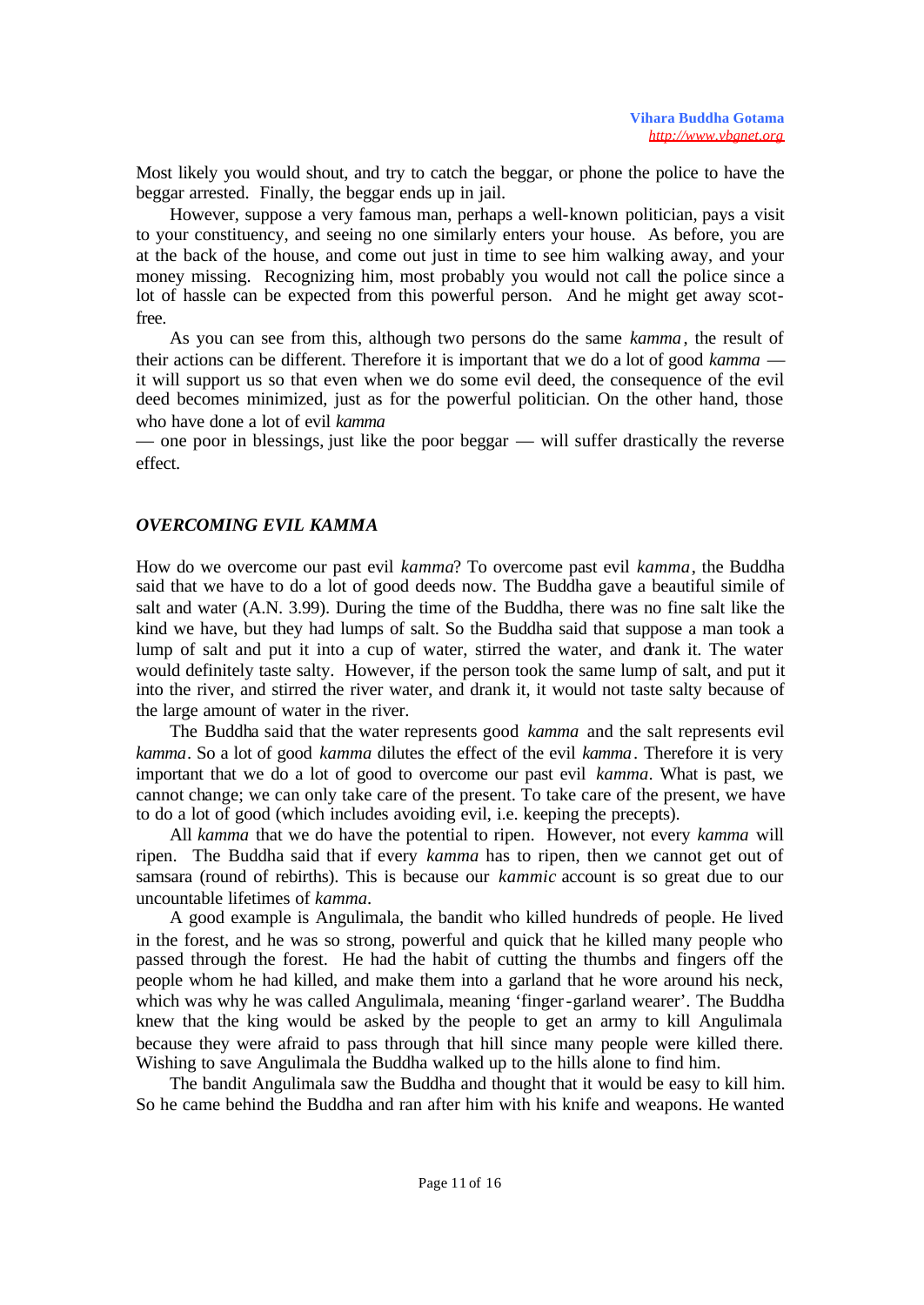to kill the Buddha, but although he ran very fast, he found that he could not get near the Buddha because the Buddha was using his psychic power. So Angulimala stopped and asked the Buddha to stop. The Buddha turned around and looked at Angulimala, and said to him, "I have stopped, Angulimala; you stop too." Angulimala thought to himself, "Why does this man say that I have not stopped, but he has stopped?" and he asked the Buddha to explain.

The Buddha said to him, "I have stopped harming all beings, but you have not stopped." The Buddha then taught him some *Dhamma* and after listening to it, Angulimala was changed completely. Angulimala threw away his weapons and asked the Buddha to allow him to become a monk. So the Buddha walked back to the mona stery, and Angulimala followed him, and became a monk.

The king who was asked to kill Angulimala was scared although he had the army with him because of Angulimala's reputation as a fierce bandit. So the king went to see the Buddha in the forest monastery, probably hoping to get some blessings from the Buddha. The Buddha saw that the king was in full armour and surrounded by his army, and so the Buddha asked the king where he was going. The king said that he was asked by the people to catch or kill Angulimala, and he was on the way to do so.

The Buddha asked the king if he was to see Angulimala now as a monk, restrained and virtuous, how would he react? The king said he would pay homage to him and protect and support him like other monks. The Buddha then pointed out Angulimala and said, "Great king, that is Angulimala." When the king turned around and saw Angulimala, his hair stood up and he became terrified. The Buddha pacified the king saying, "Do not be afraid, great king, do not be afraid. There is nothing for you to fear from him." The king found it hard to believe, but he did because it was the Buddha who said so. Therefore, the king gave his respect and support to Angulimala.

Then Angulimala strove very hard and became an arahant. Just think of that! He did not have to be reborn in hell for many hundreds of thousands of years to repay his *kammic* debt! The merit of striving in the holy life and attaining *ariyahood* is so great as to free us from rebirth in the woeful planes. So we can see that of the three bases of meritorious actions, development of the mind (*bhavana*) surpasses moral conduct (*sila*) and charity (*dana*).

#### *KAMMA AND REBIRTH*

The Buddha said that most beings, after passing away, will be reborn into the woeful planes because of selfishness (A.N. 1.19.2). We want to protect our self-interest, we want to protect those whom we consider as part of ourselves — our family, people of the same race, people of the same religion, people of the same country  $\overline{\phantom{a}}$  so we do a lot of evil deeds.

Of the three woeful planes of rebirth the hell realm is the worst; a little better is the animal realm, and slightly better than that is the ghost realm. The realm of human beings is above them. Above human beings are the deva realms, or the heavenly planes.

Possibly only two or three out of ten people would be reborn as human beings, or go to heaven. Perhaps seven or eight people will go to the woeful planes. Therefore, we have to be careful while living our lives. We should take the trouble to learn the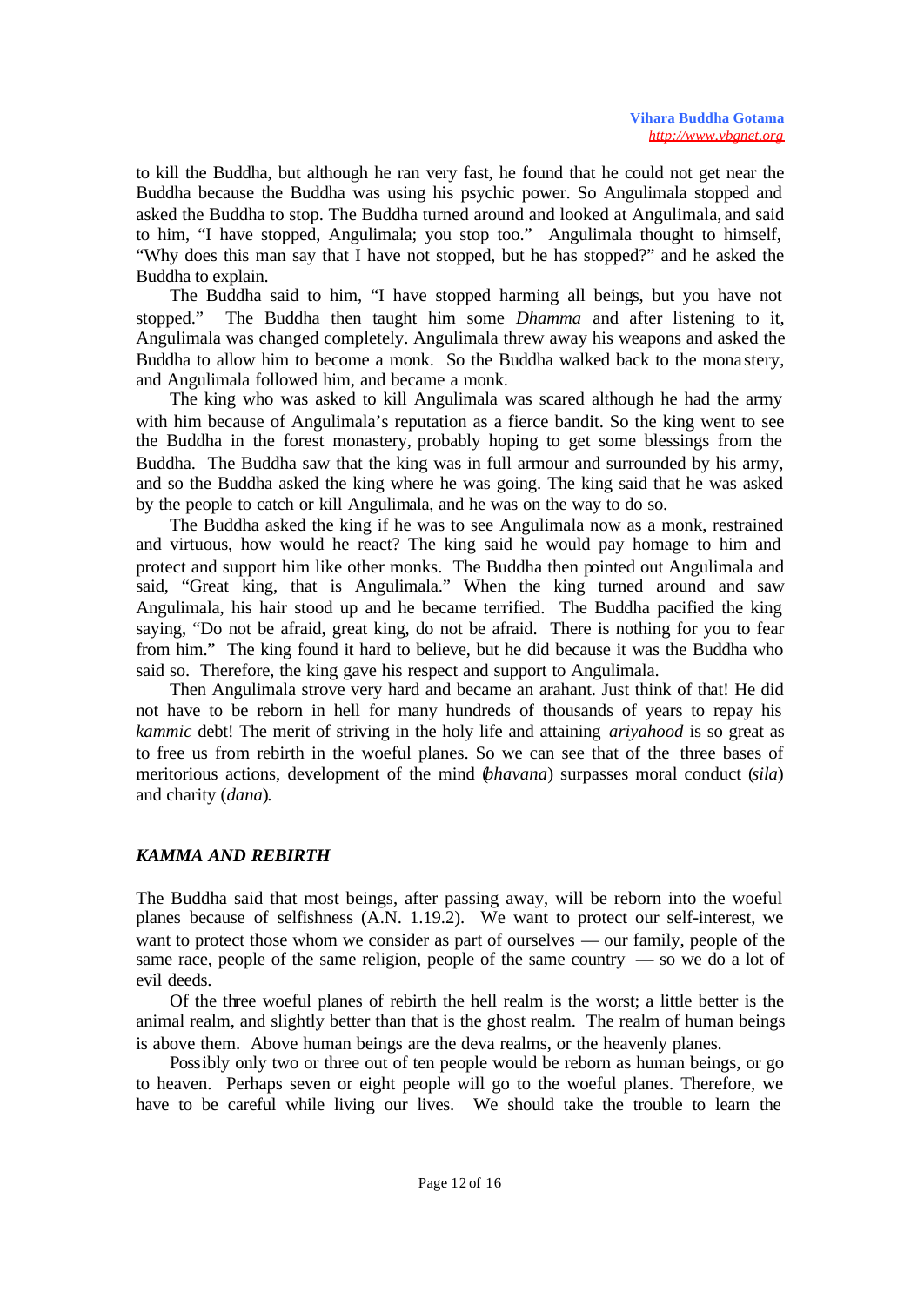*Dhamma* because life is very short. On an average, we only live up to about seventy, and if you are now forty, that means you have only thirty more new years to celebrate. When another year goes by, you have twenty nine left, another year goes by and there is twenty eight left, and so on. Time is very short, so we have to make the most of it.

Is it possible to have the same rebirth as the ones that you love so that you can meet them again in the future? There was an old man and an old woman who came to see the Buddha. They told the Buddha that from the time they were married when they were teenagers, up to the present old age, they had loved each other so much that they never had even a thought of anger towards each other. So they said that they would like to meet again in the next life. They asked the Buddha if it is possible.

The Buddha said that if two persons have these four things in common, they can meet again in the future rebirth. Firstly, they must have the same faith, i.e. same religious beliefs. Secondly, they must have the same moral conduct. This means that their morality is equally good, or equally bad. The third common factor is generosity. They must be equally generous or selfish. The fourth one is wisdom, that is, they have to be equally wise or foolish. If these four things are the same, then they would meet again in a future rebirth.

The fact that we meet now is also due to *kamma* -*vipaka*. The Buddha said that it is very hard to find a being you meet that was not related to you in the past. We might have been father and child, or mother and child, etc.. There are billions of people in this world, but the number of people that we actually meet or know is not many. Therefore, these people are probably mostly people with whom we have affinity from the past.

Once a cousin of the Buddha by the name of Mahanama came to see the Buddha (S.N. 55.3.1). He told the Buddha that he was thinking that perhaps one day he might meet with a violent death. If he were to die a violent death, would he be reborn into a woeful plane of existence? The Buddha answered by telling him not to worry because for a long time he had practised in faith, moral conduct, (*Dhamma*) learning, generosity and wisdom, and because of that the mind soars aloft.

In other words if one has been practising the *Dhamma* and has lived one's life according to the *Dhamma*, then one's mind is inclined towards the *Dhamma*. Therefore, when one passes away, one's mind will bring one to a lofty rebirth. The Buddha is saying that our everyday mind is very important. If you are a good-natured person, then that is your everyday mind, that is your natural frequency. So when you pass away, you will go to a state where beings are also good natured and peaceful. However, if you are a person who is easily agitated, hot-tempered, angry everyday, and have a tendency towards violence, then that everyday mind of yours will bring you to a rebirth where beings are also hot-tempered and have a tendency towards violence, for example, the animal realm. Therefore, cultiva ting a wholesome mind everyday is very important. So it is good for us to learn and practise the *Dhamma* so that our minds are inclined towards the lofty (not the base or unwholesome) and that will bring us to a good rebirth.

Is it possible to help our relatives who have passed away? This was a question posed by a Brahmin to the Buddha (A.N. 10.177). The Buddha said it depends on where the relative has been reborn — only if he is reborn as a ghost can he be helped. Although the Buddha did not explain why, it would probably be because ghosts come back to their human relatives hoping to receive some help. They make their presence known in some way or they contact their relatives in the sleep (dream) state. So in the Theravada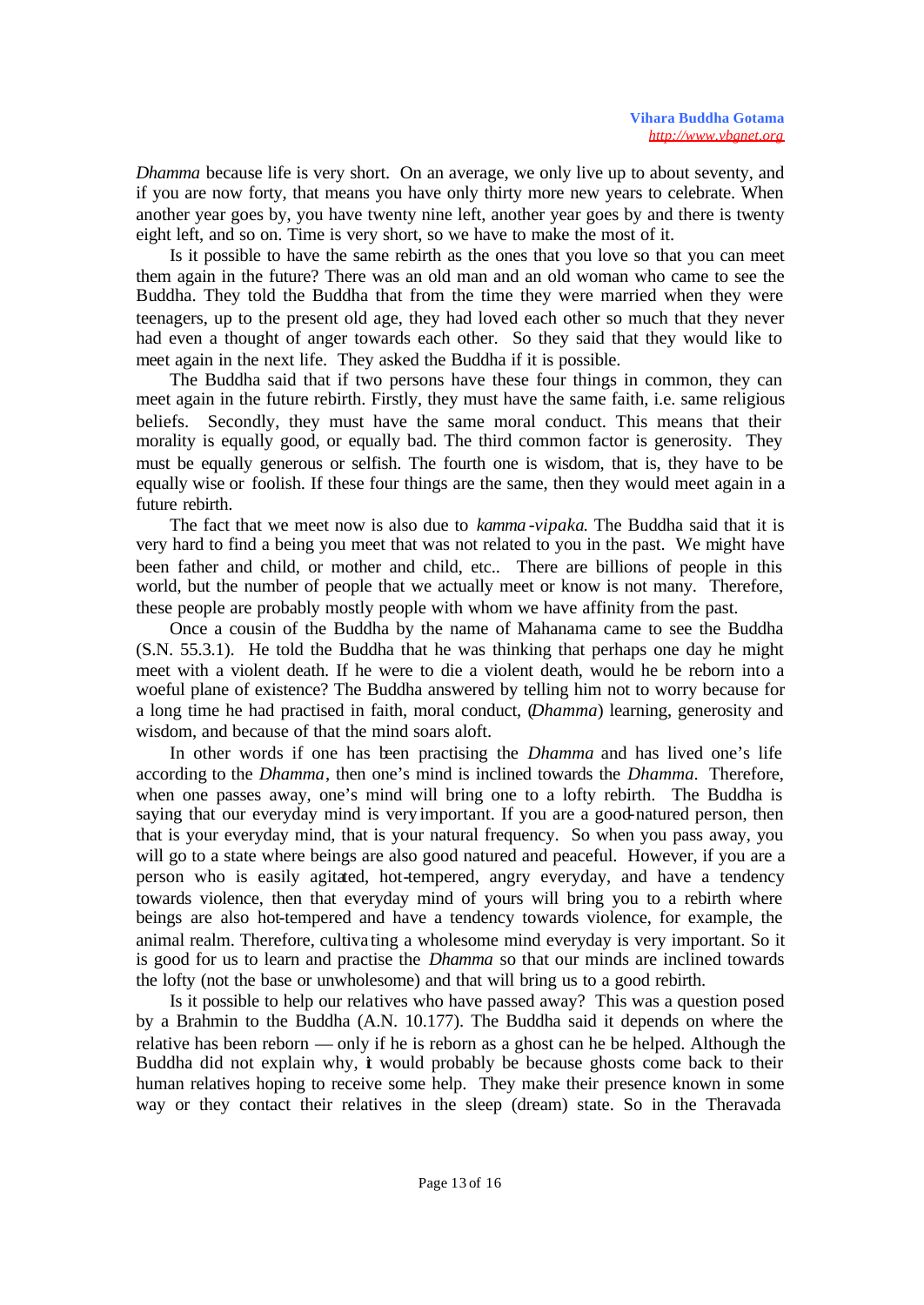tradition, Buddhists usually do charity on behalf of their deceased relative and transfer the merit to him. Offerings of food and clothing are usually made since these two items are what are probably needed most by a ghost.

## *WORLDLY MERIT AND SPIRITUAL MERIT*

In China there was a very famous monk called Bodhidharma who was one of the earliest monks from India who went to China. The emperor of China heard of him and invited Bodhidharma to his palace. The emperor had done a lot of charity, for example, he had built monasteries for monks and nuns, and many orphanages, etc. Hence the emperor thought that he had a lot of merit. So when he met Bodhidharma, he told him that he had done a lot of good deeds, and asked him whether he had a lot of merit.

Bodhidharma, being a virtuous and straightforward person bluntly told the emperor that he had no merit. The emperor was very unhappy when he heard what Bodhidharma said, so he refused to talk to the monk any further. Bodhidharma then left the palace. What Bodhidharma was trying to say is that there is a difference between worldly merit and spiritual merit.

Worldly merit is what the Chinese called "foo ter", and spiritual merit is "koong ter". Worldly merit is blessings that leads to a good rebirth, like practising generosity and moral conduct. Spiritual merit is merit that brings you out of *samsara* (round of rebirths), like studying the *Dhamma*, practising meditation, letting go of attachments, etc.. Therefore, we have to differentiate worldly merit from spiritual merit. Doing a lot of worldly merit is good because it helps and supports us. However, if we want to get out of *samsara*, then we have to study the Buddha's teachings, meditate, and let go of attachments.

# *CONCLUSION*

The Buddha advised us to contemplate five things everyday. Firstly, "I am of the nature to age, I have not gone beyond ageing." The second contemplation is "I am of the nature to sicken, I have not gone beyond sickening." Thirdly, we contemplate "I am of the nature to die, I have not gone beyond dying." The fourth contemplation is "All that is mine, beloved and pleasing, will become otherwise, will become separated from me." Lastly, we contemplate that "I am the owner of my *kamma*, heir to my *kamma*, born of my *kamma*, related to my *kamma* , abide supported by my *kamma*; whatever *kamma* I shall do, for good or for ill, of that I shall be the heir."

In the first three contemplations, we contemplate that we are growing old, will get sick, and eventually die. In the fourth contemplation, we contemplate that those that are beloved and dear to us (including our property), are going to change, and become separated from us. The fifth contemplation is contemplation that *kamma* is supporting us, and that we will inherit the result of *kamma*. We are the owners of our *kamma*, so we have to be careful about our *kamma*. These are good contemplations to make.

Sometimes when we have problems, for example, if we become sick, like having cancer, we would most likely go everywhere looking for a miraculous cure. However,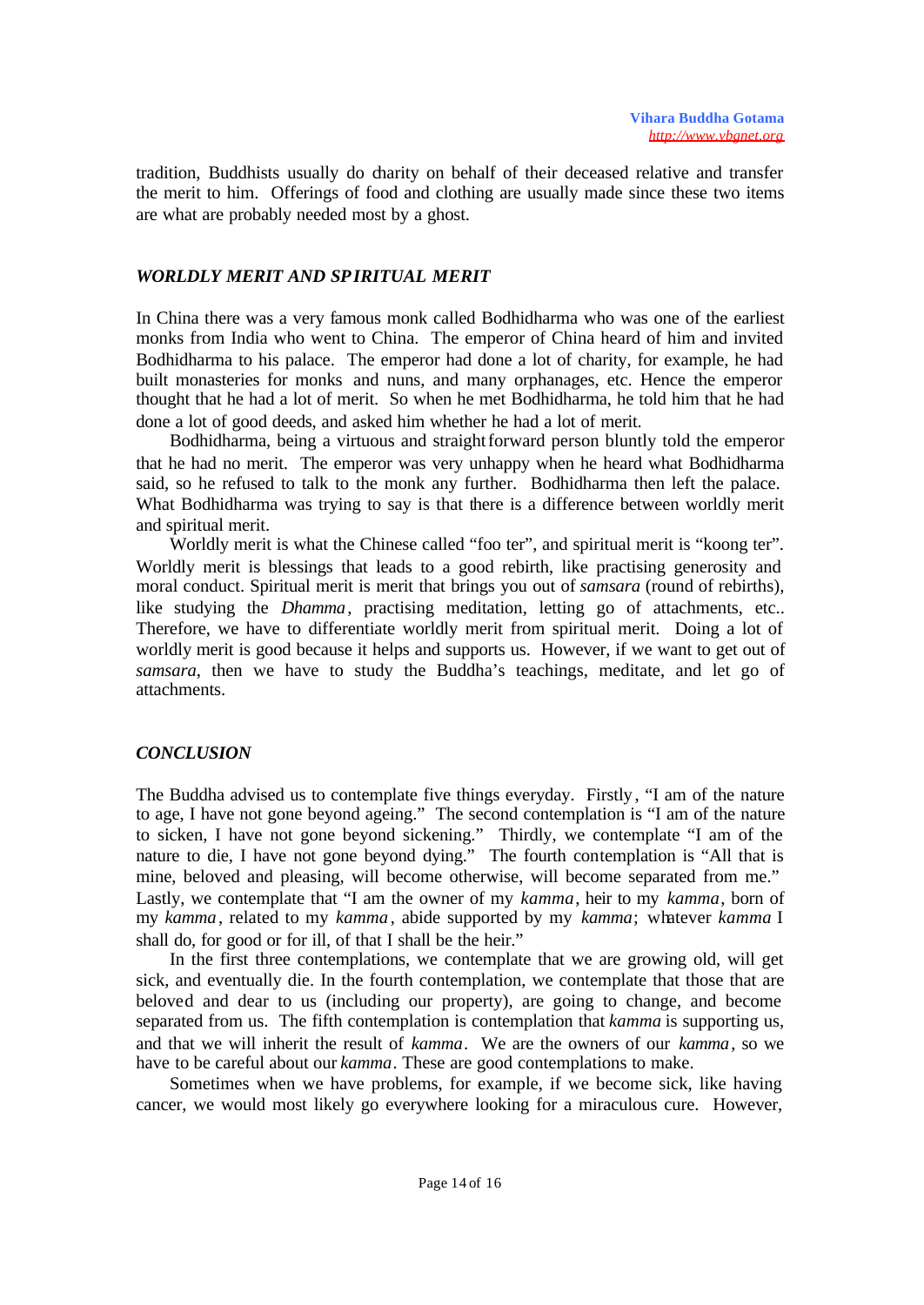when we understand the *Dhamma*, we would make the effort to look for a cure, but we would not be unduly alarmed. Most people become alarmed when their time of death is near because they are not prepared for it. Understanding the *Dhamma* prepares us for death. We understand from the *Dhamma* that everything is impermanent; we know that because we are born, we have to die — only the unborn does not die. When we accept that fact, then when death comes, we can accept it calmly. If we do not accept it, we will suffer a lot.

Those people who go here and there, looking for a cure for their cancer, although they may find a miracle and are cured, how much longer can they live? Maybe another five or ten years, but death will come again another day. When they see the face of death, they will shake and tremble again. However, when we understand the *Dhamma*, then we are prepared for death when it comes, and we are able to accept it calmly because we have prepared ourselves for it, having lived our lives skillfully.

Human life is very important compared to other types of life in other realms because in the human realm we create a lot of *kamma*. This is because we use our thinking mind a lot. The word "man" or "manussa" probably comes from "mano" the thinking faculty. When we use our thinking mind to plan and carry out the plans with intention, we are then creating *kamma*. Therefore, as humans create a lot of *kamma*, this life is very important because our actions here determine our next few rebirths.

Furthermore, the human realm is the most conducive for us to strive to end our suffering and the continued round of rebirths. That is why only here can you find Buddha and Arahats (A.N. 10.63) and the *Sangha* of monks. Hence, it is of paramount importance that we live our human life as skillfully and fruitfully as we can so that we avoid unnecessary suffering, and eventually end all suffering.

 $~000~~$